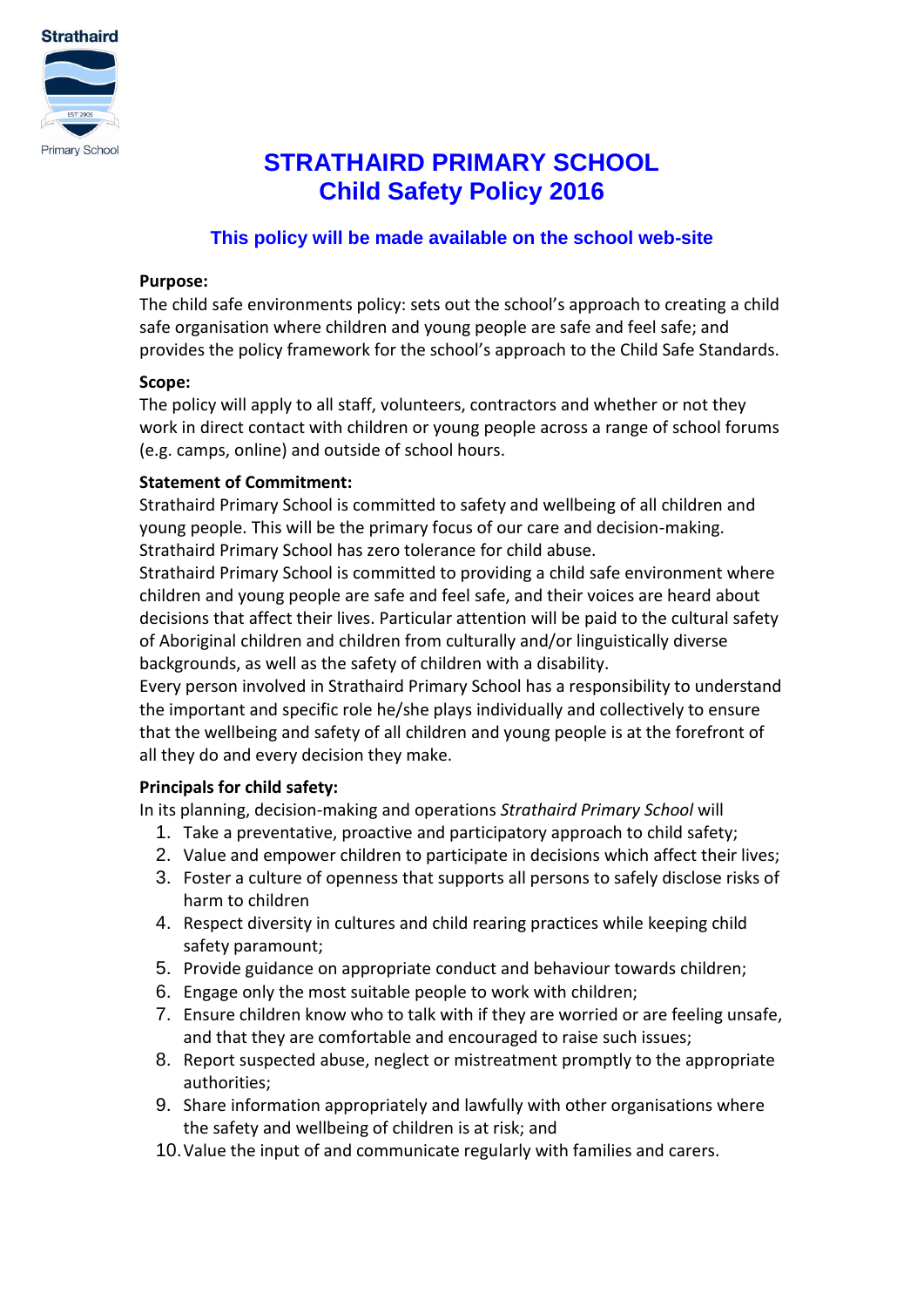#### **Policy and Procedures:**

Policies and procedures outlining school's approach to the Child Safe Standards are outlined below. Further information may be sourced by contacting the Assistant Principal Welfare Officer.

#### **A Child-Safe Culture**

The school's culture encourages staff to raise, discuss and scrutinise concerns making it more difficult for abuse to occur and remain hidden.

School leaders and managers will ensure that each person understands their role, responsibilities and behaviour expected in protecting children and young people from abuse and neglect. Staff will comply with the school's Code of Conduct. Further information may be found. For example, "The school's Code of Conduct sets out clear awareness of the difference between appropriate and inappropriate behaviour."

### **A Child Safety Code of Conduct :**

To promote child safety in the school environment we acknowledge the following:

#### **All students have a right to:**

- Take part in learning programs that meet their individual needs.
- Feel secure and to be safe in a caring and supportive environment.
- Work and play without interference in an atmosphere of harmony and cooperation.
- Receive respect, kindness and courtesy and to be treated with fairness.
- Have learning continue without disruption in a supportive environment.
- Be valued for their individuality including; race, gender, cultural, physical or intellectual diversity.
- Expect the school rules are fair, consistently implemented and respect the rights of all involved.

#### **All students have a responsibility to:**

- Care and value themselves, others, teachers and the school community.
- Be safety conscious in relation to themselves and others.
- Treat others with respect and good manners.
- Keep the guidelines of good behaviour, modelling and supporting school rules.
- Develop a sense of accountability for their own actions.
- Work to achieve their personal best whilst allowing others to do the same.
- Allow for others to learn and to respect the rights of others.
- Explore their full potential in their learning.

#### **School staff adheres to the following standards about the ways in which school staff are expected to behave with children:**

- School staff provide opportunities for all students to learn
- School staff treat their students with courtesy and dignity
- School staff work within the limits of their professional expertise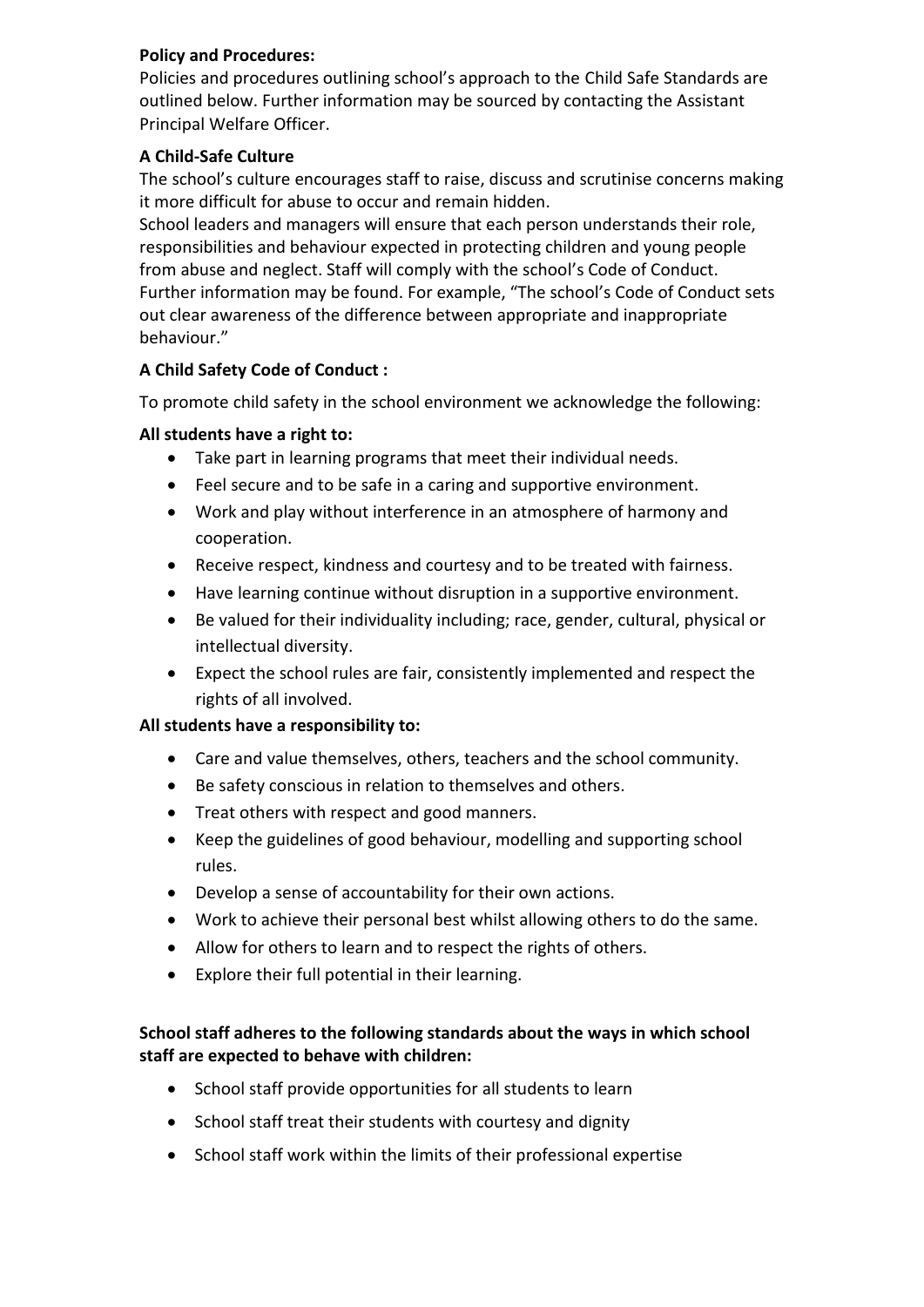- School staff maintain objectivity in their relationships with students
- School staff are always in a professional relationship with the students in their school whether at school of not.

#### **Human Resources:**

The school applies best practice standards in the recruitment and screening of staff, and will take all reasonable steps to ensure that it engages the most suitable and appropriate people to work with children. We will ensure that staff induction, education and training programs are a vital part of our commitment to safeguarding children and young people from abuse and neglect. All prospective staff are required to undergo National Criminal History Records check and volunteers maintain a valid Working with Children Check.

#### **Reporting a Child Safety Concern or Complaint:**

The school has clear expectations for staff and volunteers in making a report about a child or young person who may be in need of protection. Immediate action should include reporting their concerns to the DHHS Child Protection or another appropriate agency and notifying the principal or a member of the school leadership team of their concerns and the reasons for those concerns. The school will take action to respond to a complaint.

The school can be contacted for reporting a child safety concern or complaint.

#### **Implementation:**

#### **Procedures for responding to and reporting allegations of suspected child abuse Forming a belief on reasonable grounds**

A person may form a belief on reasonable grounds that a child is in need of protection after becoming aware that a child or young person's health, safety or wellbeing is at risk.

#### **Reporting a belief**

Mandated staff members *(Teachers and Principals)* must make a report to Child Protection as soon as practicable after forming a belief on reasonable grounds that a child or young person is in need of protection.

Staff members, **whether or not mandated**, need to report to the principal or assistant principal their belief when the belief is formed in the course of undertaking their professional duties. A report must be made as soon as practicable after forming the belief and on each occasion on which they become aware of any further reasonable grounds for the belief.

If one staff member has a different view from another staff member about making a report and the staff member continues to hold the belief that a child is in need of protection, that person is obliged to make a report.

*Please refer to the Mandatory Reporting Policy and Procedures Policy 2014 for procedures in response to allegations of child abuse.*

#### **These procedures do not:**

- prohibit or discourage school staff from reporting an allegation of child abuse to a person external to the school;
- state or imply that it is the victim's responsibility to inform the police or other authorities of the allegation;
- require staff to make a judgment about the truth of the allegation of child abuse; or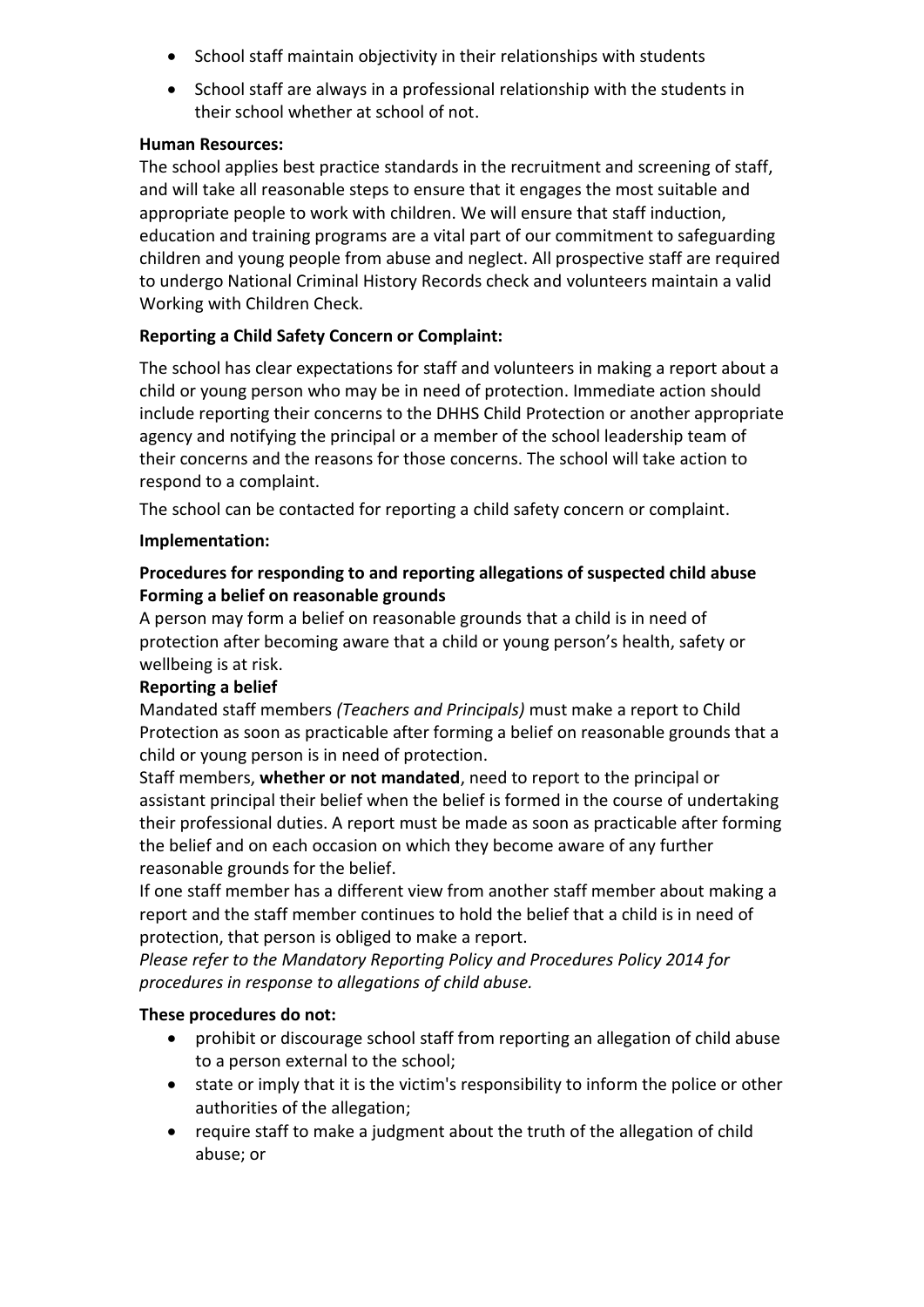prohibit staff from making records in relation to an allegation or disclosure of child abuse.

## **Risk Reduction and Management:**

The School believes the wellbeing of children and young people is paramount, and is vigilant in ensuring proper risk management processes. The school recognises there are potential risks to children and young people and will take a risk management approach by undertaking preventative measures.

## **Strategies to identify and reduce or remove risks of child abuse**

- Risk management strategies have been developed within the following school policies:
	- *Mandatory Reporting Policy and Procedures Policy 2014*
	- *Student Engagement Policy 2014*
	- *Duty of Care Policy 2014*
	- **References:**  [http://www.education.vic.gov.au/school/principals/spag/safety/pages](http://www.education.vic.gov.au/school/principals/spag/safety/pages/dutyofcare.aspx) [/dutyofcare.aspx](http://www.education.vic.gov.au/school/principals/spag/safety/pages/dutyofcare.aspx)
- If the school identifies risks of child abuse occurring in one or more school environments the authority must make a record of those risks and specify the action(s) the school will take to reduce or remove the risks (risk controls).

*Explanatory note: Different risk controls may be necessary for particular groups of children depending on the nature of the risk and the diversity characteristics of children affected by the risk.*

- As part of its risk management strategy and practices, the school must monitor and evaluate the effectiveness of the implementation of its risk controls.
- At least annually, the school must ensure that appropriate guidance and training is provided to the individual members of the school staff about:
	- individual and collective obligations and responsibilities for managing the risk of child abuse;
	- child abuse risks in the school environment; and
	- the school's current child safety standards.

#### **Strategies to promote child empowerment and participation**

- The school authority must develop strategies to deliver appropriate education about:
	- standards of behaviour for students attending the school;
	- healthy and respectful relationships (including sexuality);
	- resilience; and
	- child abuse awareness and prevention.
- The school must promote the child safety standards in ways that are readily accessible, easy to understand, and user-friendly to children.

#### **Listening To Children:**

The school has developed a safe, inclusive and supportive environment that involves and communicates with children, young people and their parents/carers. We encourage child and parent/carer involvement and engagement that informs safe